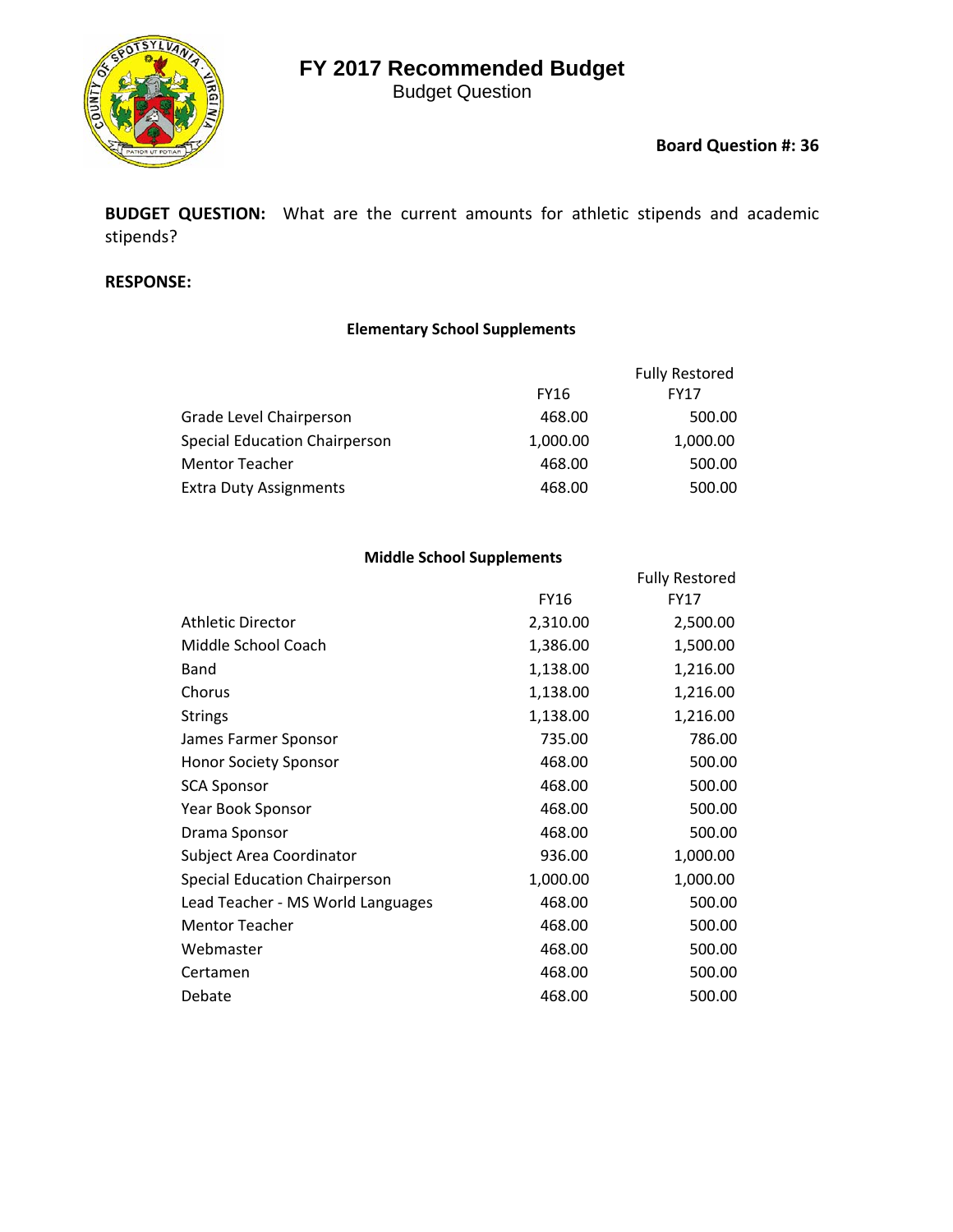## **FY 2017 Recommended Budget**

Budget Question

## **High School Supplements**

|                                        |             | <b>Fully Restored</b> |
|----------------------------------------|-------------|-----------------------|
|                                        | <b>FY16</b> | <b>FY17</b>           |
| <b>Advanced Placement Coordinators</b> | 1,871.00    | 2,000.00              |
| <b>Battle of the Brains</b>            | 1,444.00    | 1,543.00              |
| Certamen                               | 468.00      | 500.00                |
| Debate Team Coach                      | 1,403.00    | 1,500.00              |
| Department Chairperson                 | 2,116.00    | 2,116.00              |
|                                        |             | <b>Fully Restored</b> |
|                                        | <b>FY16</b> | <b>FY17</b>           |
| Drama Director                         | 2,376.00    | 2,539.00              |
| <b>Forensics Coach</b>                 | 1,403.00    | 1,500.00              |
| James Farmer Sponsor                   | 735.00      | 786.00                |
| <b>Magazine Sponsor</b>                | 936.00      | 1,000.00              |
| <b>Mentor Teacher</b>                  | 468.00      | 500.00                |
| <b>National Honor Society Sponsor</b>  | 1,444.00    | 1,543.00              |
| Newspaper Sponsor                      | 1,966.00    | 2,101.00              |
| <b>SCA Sponsor</b>                     | 1,966.00    | 2,101.00              |
| Year Book Sponsor                      | 1,966.00    | 2,101.00              |
| <b>Baseball - Assistant</b>            | 1,871.00    | 2,000.00              |
| Baseball - Head                        | 2,339.00    | 2,500.00              |
| Boys' Basketball - Assistant           | 1,871.00    | 2,000.00              |
| Boys' Basketball - Head                | 2,807.00    | 3,000.00              |
| Boys' Soccer - Assistant               | 1,871.00    | 2,000.00              |
| Boys' Soccer - Head                    | 2,339.00    | 2,500.00              |
| Boys' Tennis - Head                    | 1,871.00    | 2,000.00              |
| Boys' Track - Assistant                | 1,871.00    | 2,000.00              |
| Boys' Track - Head                     | 2,339.00    | 2,500.00              |
| Cheerleader - Assistant                | 1,871.00    | 2,000.00              |
| Cheerleader - Head                     | 2,339.00    | 2,500.00              |
| Cheerleader - Competitive Cheer Coach  | 1,871.00    | 2,000.00              |
| Chorus                                 | 2,376.00    | 2,539.00              |
| Cross Country - Assistant (For >30)    | 1,871.00    | 2,000.00              |
| Cross Country - Head                   | 2,339.00    | 2,500.00              |
| Field Hockey - Assistant               | 1,871.00    | 2,000.00              |
| Field Hockey - Head                    | 2,339.00    | 2,500.00              |
| Football - Assistant                   | 2,339.00    | 2,500.00              |
| Football - Head                        | 3,649.00    | 3,900.00              |
| Girls' Basketball - Assistant          | 1,871.00    | 2,000.00              |
| Girls' Basketball - Head               | 2,807.00    | 3,000.00              |
| Girls' Soccer - Assistant              | 1,871.00    | 2,000.00              |
| Girls' Soccer - Head                   | 2,339.00    | 2,500.00              |
| Girls' Tennis - Head                   | 1,871.00    | 2,000.00              |
| Girls' Track - Assistant               | 1,871.00    | 2,000.00              |
| Girls' Track - Head                    | 2,339.00    | 2,500.00              |
| Golf - Head                            | 1,871.00    | 2,000.00              |
| Indoor Track - Assistant               | 1,404.00    | 1,500.00              |
|                                        |             |                       |